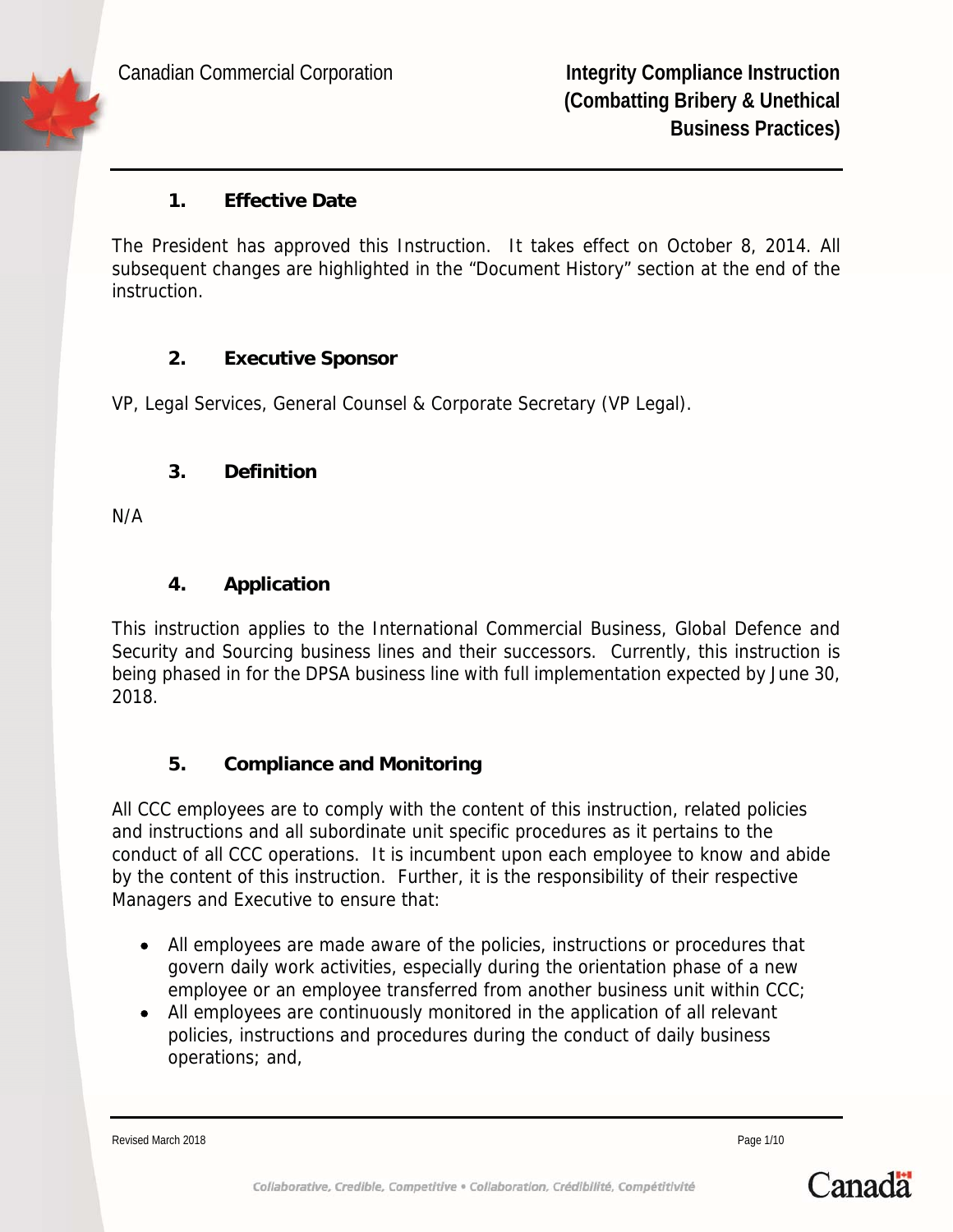Canadian Commercial Corporation **Integrity Compliance Instruction** 

 Cyclical review of policies, instructions and procedures take place as defined in the 'Policy Governance Framework'; and that any resultant amendments or amendments otherwise derived from lessons learned be forwarded to VP, Corporate Services, & Chief Financial Officer (CS&CFO) for overall policy suite reconciliation.

# **6. Context**

- 6.1 Forming part of the larger Corporate Social Responsibility (CSR) Framework and in particular as an Instruction referenced in the Code of Conduct and Business Ethics (Code), this document defines the project documentation and business processes to be followed in the Corporation's fight to prevent and detect bribery and unethical business practices and to maintain integrity and respond appropriately when illegal activities are suspected.
- 6.2 The Criminal Code of Canada is the legislation in place combatting bribery and unethical business practices within Canada. In addition to this legislation, the Government of Canada has enacted the Corruption of Foreign Public Officials Act (CFPOA) making it a criminal offence in Canada for persons or companies to bribe foreign public officials to obtain or retain an advantage in the course of international business.
- 6.3 This instruction is designed to ensure that CCC establishes and ensures the effectiveness of internal controls, ethics and compliance measures for preventing and detecting the bribery of foreign public officials in CCC transactions.

# **7. Instruction Requirements**

7.1 CCC Integrity Risk Assessment

The VP Legal is responsible for ensuring that:

7.1.1 An assessment of the corruption risks related to the Corporation's various business lines is carried out on an annual basis as part of the corporate-wide fraud risk assessment.

Revised March 2018 **Page 2/10 Page 2/10** 

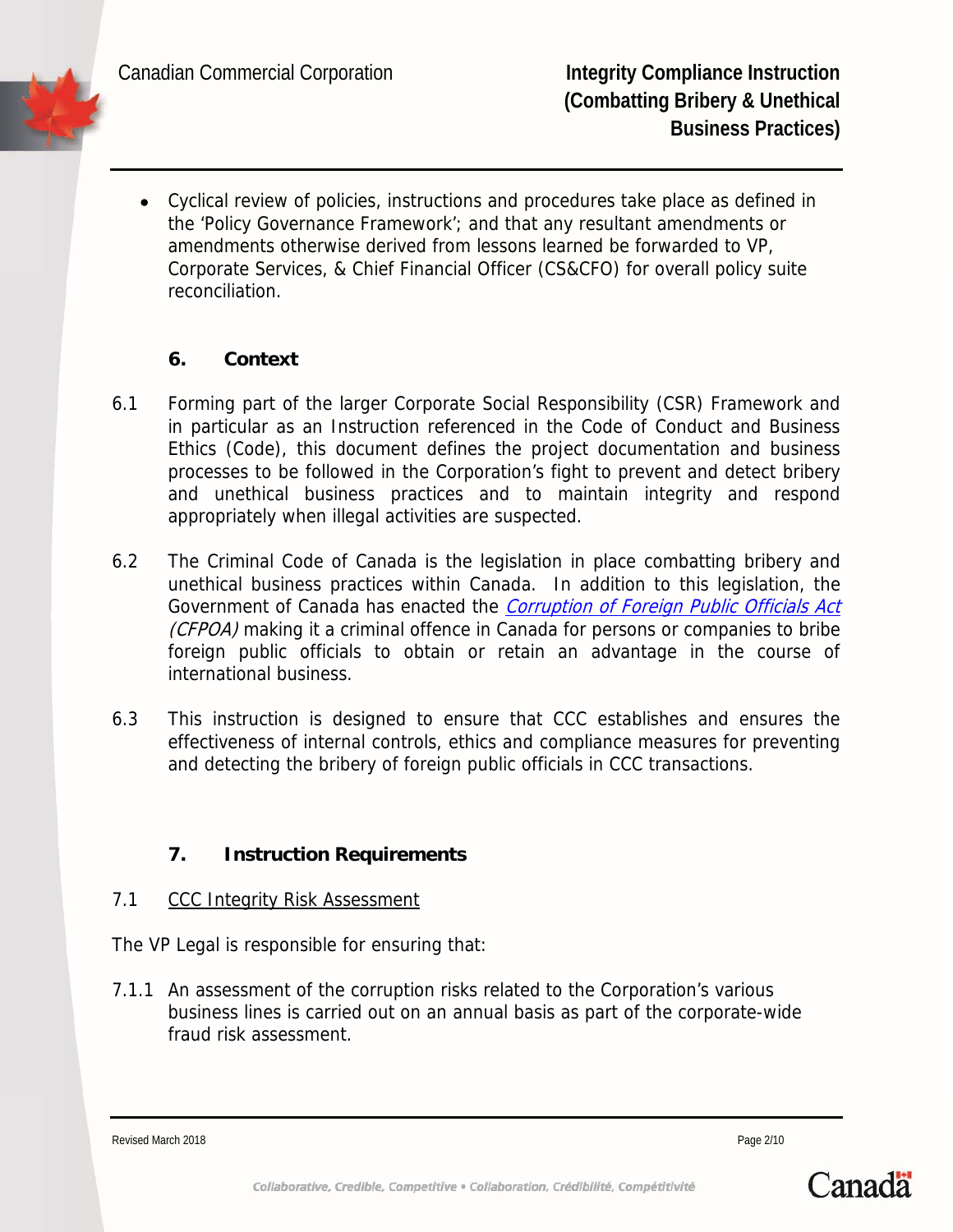#### 7.2 Due Diligence Reviews

The VP, Business Development and Sales and VP (BD&S), Defence and Contract Management (D&CM) are responsible for ensuring that until the Integrity Compliance Committee (ICC) has undertaken its due diligence of the supplier and/or the project, as appropriate, and provided its recommendations to the appropriate business officer:

- In the case of the ICB (except for Cuba) and GDS business line, a Services Agreement is not entered into;
- In the case of the DPSA and Cuba business line, certification is not requested or issued;
- In the case of the Sourcing business line, certification is not requested or issued in respect of suppliers having potential contracts in excess CAD\$250,000.

The integrity due diligence process includes the following steps:

- 7.2.1 The Supplier is provided with a Due Diligence Questionnaire that includes questions regarding integrity and business ethics aimed at assessing the supplier's compliance profile and procedures.
- 7.2.2 The Supplier has provided complete information related to the following sections of the Due Diligence Questionnaire:
	- General Information
	- Ownership
	- Legal
	- Integrity and Business Ethics
	- Agents, Representatives and Business Partners

The Due Diligence Questionnaire contains a "Certificate of Compliance" which must be signed by a senior officer of the Supplier. The Certificate of Compliance contains a declaration / certification in regards to the accuracy of the responses.

7.2.3 The information provided in 7.2.2 above, is provided in a timely fashion to CCC's ICC. The recommendations of the ICC are valid for one calendar year, except in the case of DPSA and Cuba wherein the recommendation of the ICC is valid for

Revised March 2018 **Page 3/10** 

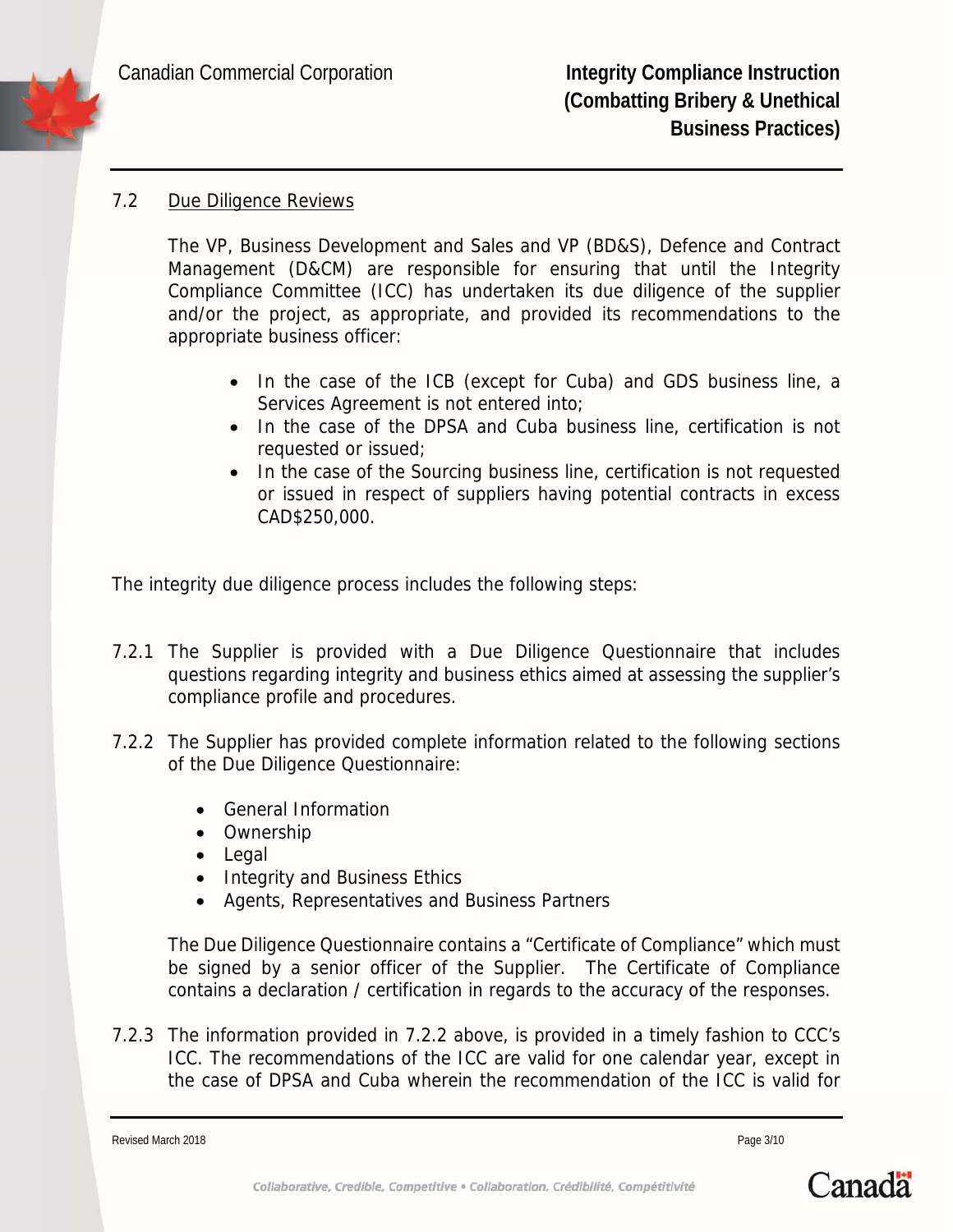

three (3) calendar years, unless the ICC or a CCC officer becomes aware of incidents or information that would necessitate an update of the decision.

- 7.2.4 The project certification form contains the ICC's recommendation and conditions that are current within the calendar year.
- The VP Legal is responsible for:
- 7.2.5 Ensuring that the form and content of the Due Diligence Questionnaire is relevant and up-to-date and includes input from the VP, BD&S, VP D&CM and VP CS&CFO. With the recommendation of the IC Committee, the VP Legal may make changes to the Due Diligence Questionnaire as required without seeking the President's approval.
- 7.2.6 The ICC is composed of representatives of Risk and Finance, Legal Services, Business Development and Sales, and Defence and Contract Management. The ICC undertakes in a timely fashion a) routine business integrity due diligence relating to all ICB and GDS Suppliers/project opportunities and Sourcing opportunities in excess of CAD\$250,000; b) every three (3) years, business integrity due diligence relating to Suppliers in the DPSA business line and the Cuba business line and c) Enhanced Managerial Due Diligence where a Supplier's business integrity has been brought into question. Having completed its due diligence, the ICC may:
	- a) Determine the business integrity risk is acceptable and recommend to the project officer that CCC could support the pursuit and the Supplier;
	- b) Refer additional questions back to the supplier for further clarification or responses;
	- c) Determine that additional due diligence is required in the form of internet- based searches, including media searches and denied parties lists and other relevant database screenings;
	- d) Advise the project officer that additional due diligence is required in the form of an Enhanced Managerial Review (EMR);
	- e) Determine that there is a need to consult with a third party on residual risks and/or due diligence methods and sources;
	- f) Determine that the risk is unacceptable and recommend to the project officer that CCC should decline to support the project or Supplier in question; and/or
	- g) Advise the Risk and Opportunities Committee (ROC) of high risk integrity compliance projects and/or Suppliers and the recommendations to reduce the risks and to support or not to support the projects and/or Supplier.

Revised March 2018 **Page 4/10** Page 4/10

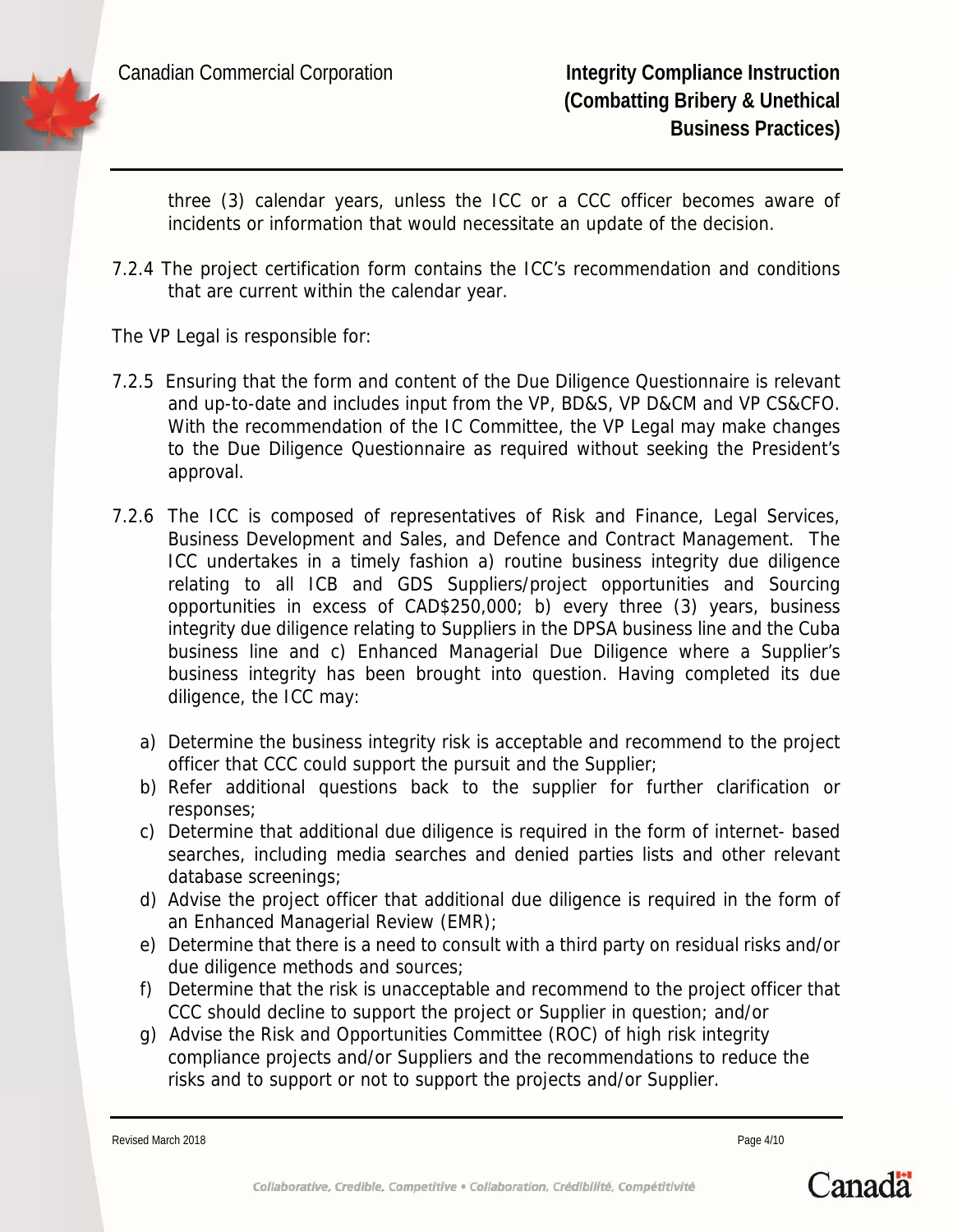7.2.7 Recommendations of the ICC can be reviewed and revised by the ROC.

### 7.3 Enhanced Managerial Review

The VP Legal is responsible for ensuring that:

- 7.3.1 In addition to the recommendation for an EMR in 7.2.6 above, where CCC is aware that the Supplier or any of its principals or related companies is under investigation or has been convicted of, or is currently charged with an offence under the Corruption of Foreign Public Officials Act, or any other legislation which involves illegal business practices, whether in Canada or elsewhere, CCC will not sign any agreement or contract with the Supplier until CCC has completed an EMR of the Supplier and its related companies as appropriate and considers that such Supplier and its related companies as appropriate have taken appropriate measures to prevent further offences from being committed.
- 7.3.2 In conducting the EMR, the ICC may consult with internal or external resources required to address the outstanding areas of risk. This may include engaging with third-party due-diligence firms specializing in anti-corruption investigations and reviews.
- 7.3.3 Assessing whether a Supplier has taken appropriate measures to prevent bribery and corruption requires a focus upon the Supplier and, as appropriate, its related companies programs, processes and systems designed to reduce the likelihood of illegal or unethical acts from occurring. From research on best practices that could guide such an assessment, the following elements have been identified as clear indicators of the commitment to ethical business practices:

a. Leadership or "Tone from the Top" – The approach taken by a Supplier's executive cadre to emphasize the critical importance of ethical business conduct and practices in all activities of the Supplier and its related companies and behavior of its employees.

b. Policies – These are the corporate policies that promote ethical business conduct and practices such as a Code of Ethics, a Code of Business Conduct, a policy for the protection of whistleblowers, etc.

c. Internal controls – These are the ensemble of corporate systems that ensure there are sufficient controls pertaining to high-risk areas of the Supplier,

Revised March 2018 **Page 5/10** Page 5/10

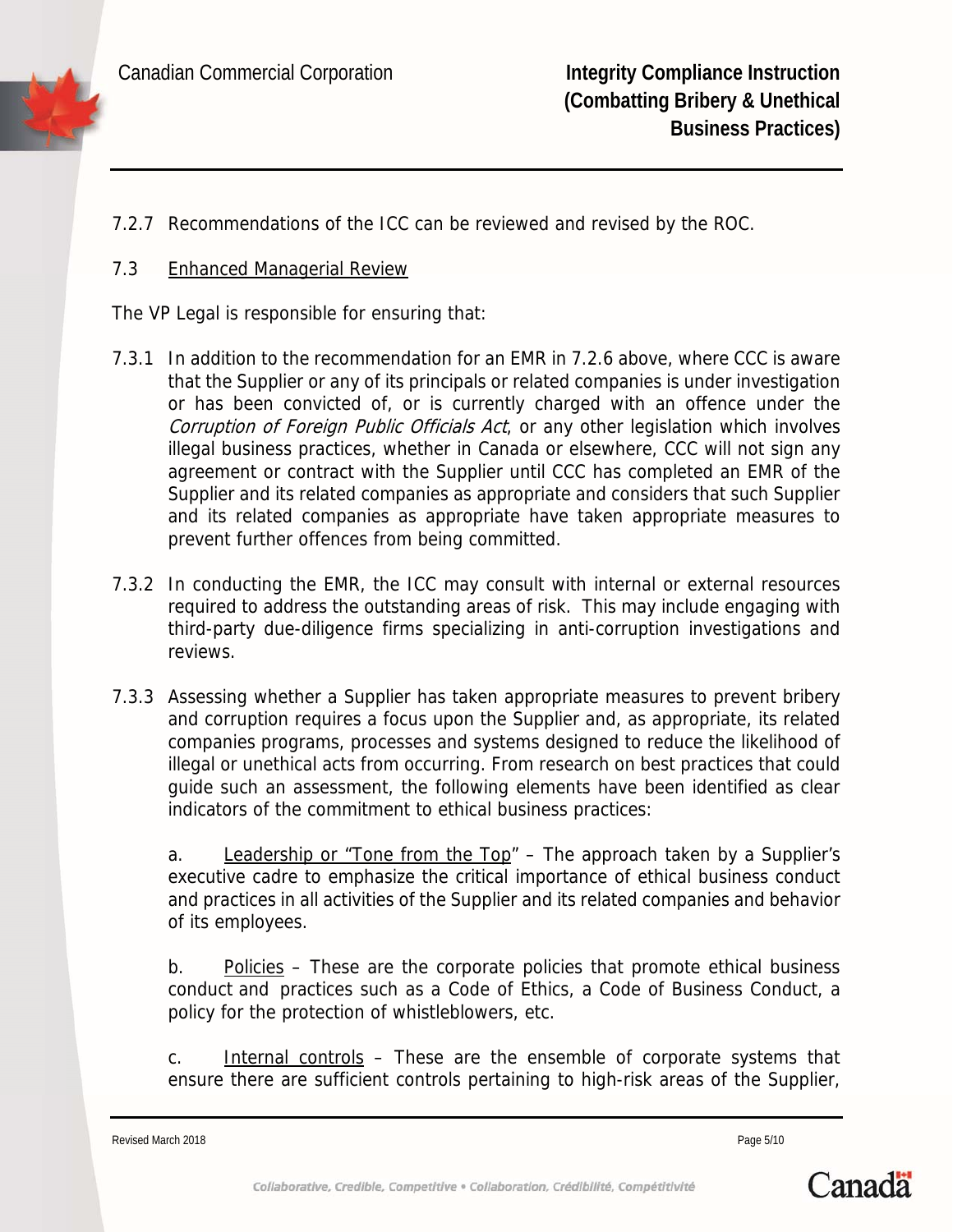such as the financial system controls, the relationship with and system of payment of agents, and the Supplier's management system.

d. Training Programs – These are typically comprehensive programs of training and awareness in terms of business conduct and ethics for management and employees.

e. Past Performance - The Supplier's and, as appropriate, its related companies history of responses and corrective measures implemented in cases of known breaches of ethical standards.

- 7.3.4 Upon completion of the EMR the ICC will assess the residual business integrity risks of the Supplier and the project and make one of the following recommendations to the ROC:
	- a) The Corporation should pursue the project and/or working with the Supplier.
	- b) The Corporation should not proceed with the project and/or should not work with the Supplier.
	- c) The Corporation may proceed with the project and/or the Supplier subject to specific conditions.

# 7.4 Services Agreement and Domestic Contract Provisions

The VP Legal is responsible for ensuring that:

The Services Agreement and Domestic Contract shall contain contractual commitments from the Supplier regarding anti-bribery and unethical business practices.

#### 7.5 Certification of the Project

The VP Legal is responsible for ensuring that:

If an EMR process has been implemented, a project will not receive certification until the EMR has been completed in a satisfactory manner, updated as appropriate and reported to ROC. Current and expired due diligence documentation associated with a project file will be retained by the ICC.

Revised March 2018 **Page 6/10 Page 6/10** 

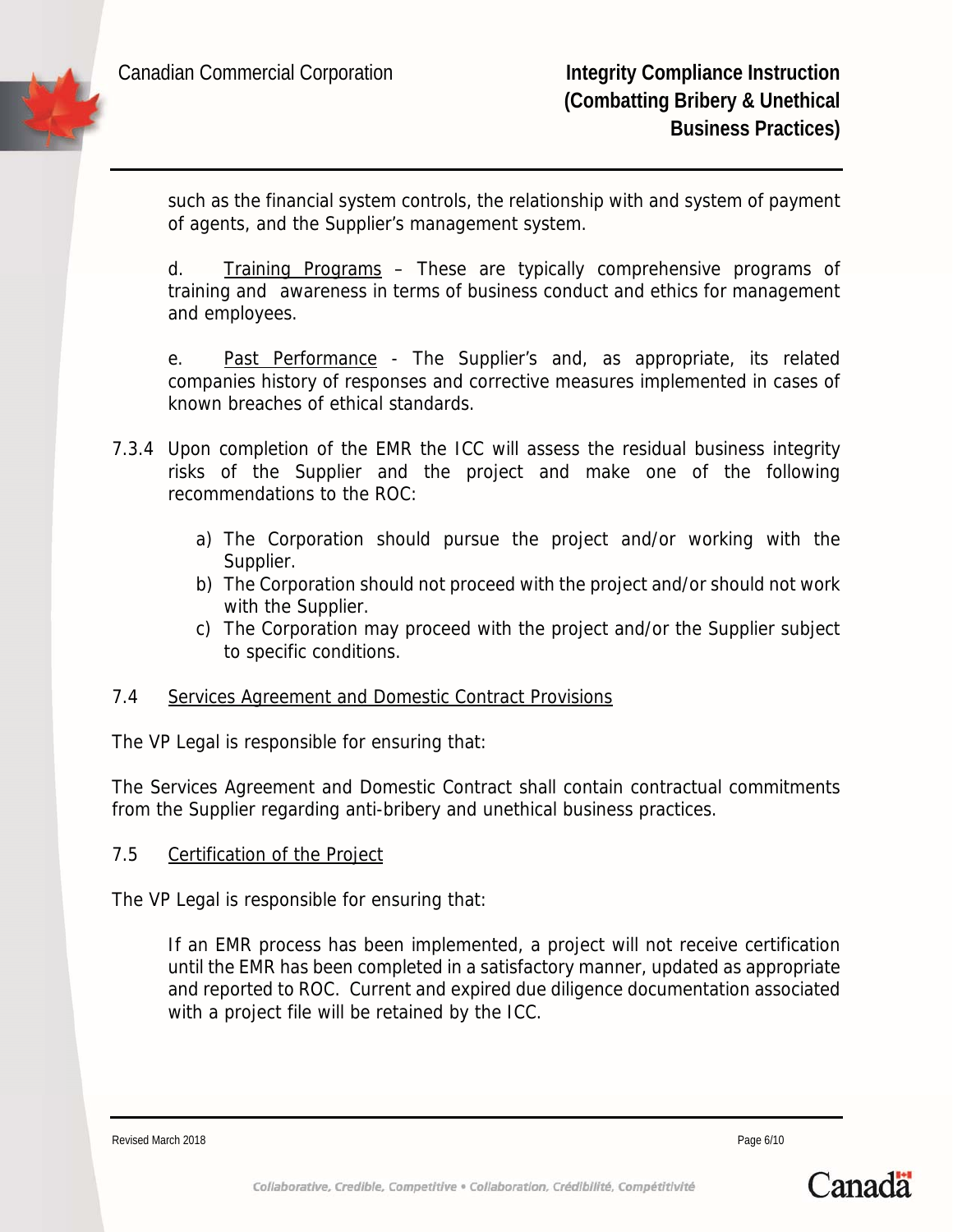#### 7.6 Contract Management - Monitoring of the Supplier:

The VP D&CM is responsible for ensuring that:

- 7.6.1 Once the project is underway, unethical business practice risk mitigation remains active and vigilant. Where monitoring reveals issues of concern, those issues will be addressed promptly; CCC will not hesitate to exercise the rights it negotiates in the Domestic Contract to respond to corrupt practices or suspicions of corrupt practices by the Supplier or its intermediaries, including the referral of suspicious activities to law enforcement.
- 7.6.2 The manner and extent of monitoring will depend on the nature, extent (both duration and value) and location of the business covered by the Prime and Domestic Contracts. In some instances, it may be appropriate to require periodic compliance reports by the Supplier and, possibly, verification by CCC compliance personnel or a third party (counsel, accountant, or consultant) of the source information that the reports are based on. In high-risk situations, it may be preferable for CCC to invoke its right of access to Supplier information and to conduct its own compliance audit, directly or using a third party.
- 7.7 Training:

The VP BD&S and VP D&CM are responsible for ensuring that:

7.7.1 All business development and contract management officers are to be provided a training session on this instruction and the subject of bribery in general when assuming a position for the first time and on a recurring annual basis.

# 7.8 Reporting

The VP Legal is responsible for ensuring that:

7.8.1 CCC employees ensure the integrity of CCC operations, and are diligent in identifying any signs of unethical business practices, including bribery. In the event that a suspicion leads to the belief that bribery has, or is likely to occur during any phase of contract activity, or when there is doubt on how to handle activities relating to this policy, employees must bring the related details to the attention of their immediate supervisor who may also obtain clarification or assistance from senior management including, as required, VP Legal.

Revised March 2018 **Page 7/10** Page 7/10

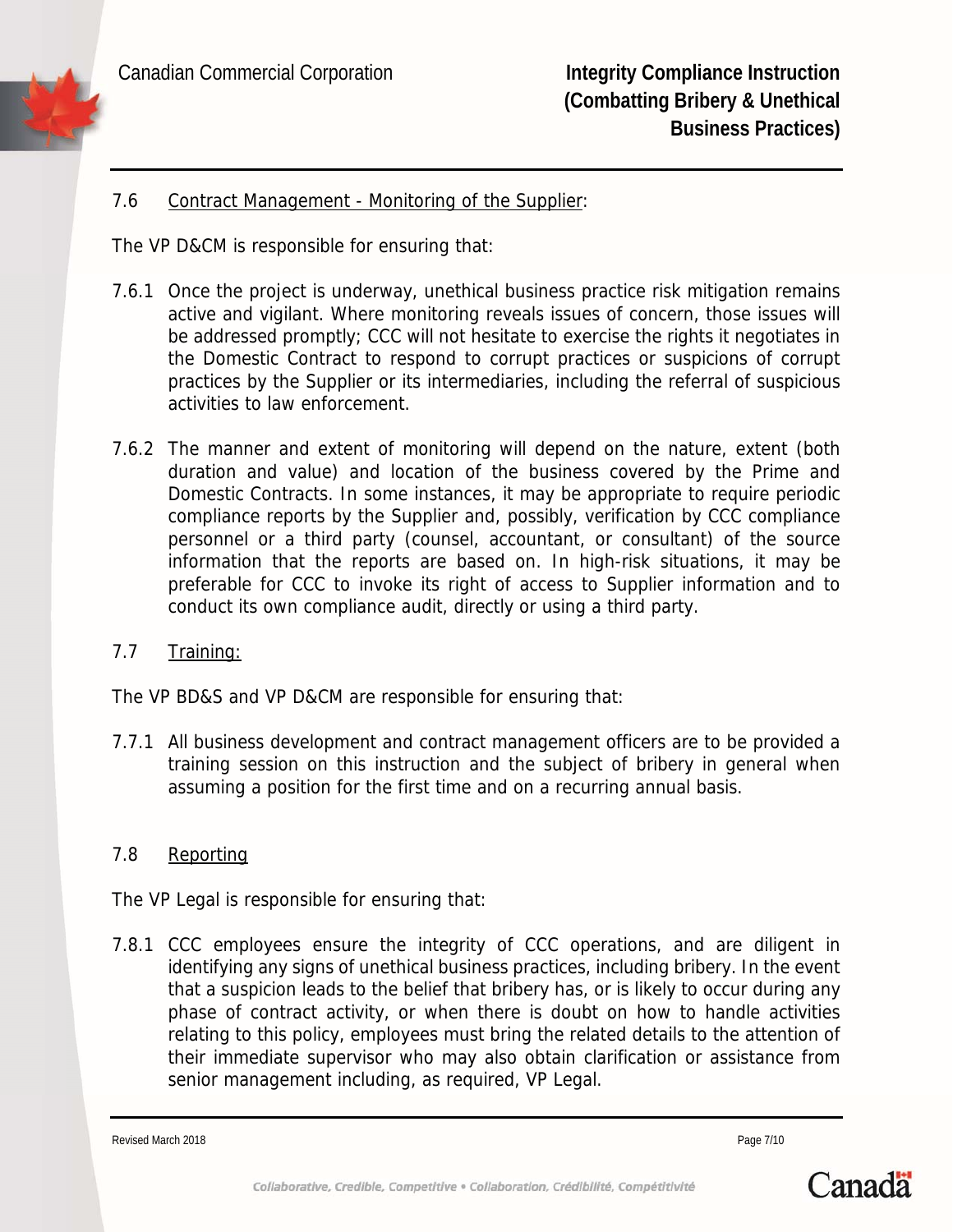- 7.8.2 On the recommendation of the VP Legal, qualified third party assistance may be sought to assist staff in assessing whether bribery has actually taken place. When there exists credible suspicion of:
	- (a) a violation of the CFPOA; or
	- (b) an unlawful business practice

the VP Legal is to be informed promptly who will, in-turn, convene an *ad hoc* ROC and, after due discussion, notify the RCMP or the appropriate law enforcement agency.

- 7.8.3 The utmost confidentiality must be exercised with regard to allegations or information, as public disclosure would be damaging to the party that is the subject of the allegations and could expose CCC to reputational damage and possible legal action. All information should be shared with other officials on a need-to-know basis only and classified at a Secret level.
- 7.8.4 When it comes to law enforcement, CCC may enter into an information sharing agreement with the appropriate law enforcement agency to ensure that the information can be used to further investigations.
- 7.8.5 This agreement could specify the manner in which information is to be shared with the law enforcement agency and the law enforcement agency's undertaking as to how the information will be protected.
- 7.8.6 In the event that a complaint arises and there is a conflict between the provisions of this instruction and the Fraud policy or the Internal Disclosure of Wrongdoing Policy, then the provisions of the Fraud Policy or the Internal Disclosure of Wrongdoing Policy as the case may be shall supersede the provisions of this instruction.

#### **8. References**

- 8.1 External
	- 8.1.1 Corruption of Foreign Public Officials Act
	- 8.1.2 The Criminal Code of Canada
	- 8.1.3 Values and Ethics Code for the Public Sector (TBS)
	- 8.1.4 GAC Guidelines to TC's on reporting criminal activities
	- 8.1.5 World Bank Group Integrity Compliance Guidelines

Revised March 2018 **Page 8/10** 

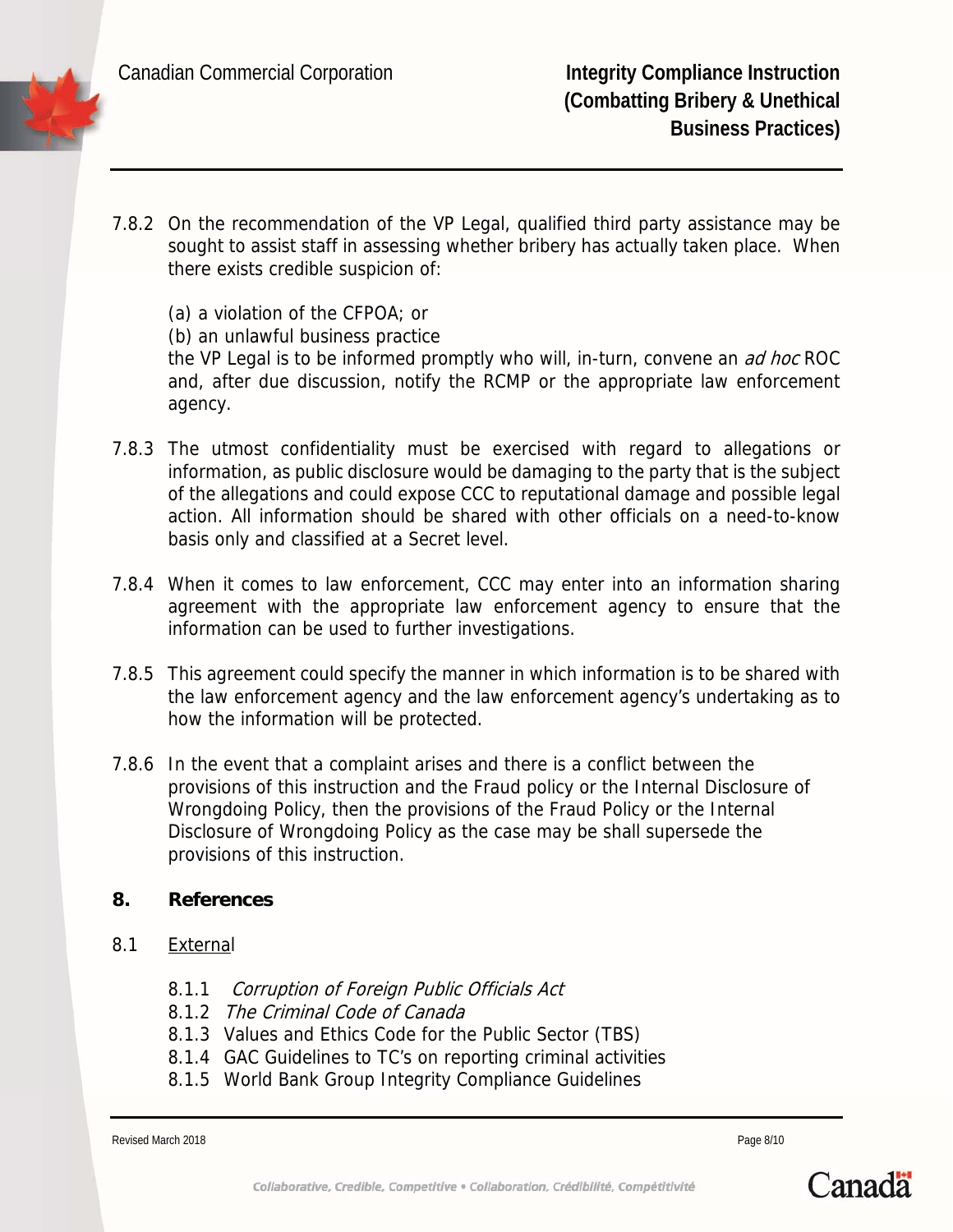- 8.1.6 Transparency International Canada Inc. "Anti-Corruption Compliance Checklist" Second Addition 2012
- 8.1.7 OECD "Good Practice Guidance on Internal Controls, Ethics, and Compliance", Feb 2010

# 8.2 Internal

- 8.2.1 Corporate Social Responsibility Framework
- 8.2.2 Code of Conduct and Business Ethics
- 8.2.3 Fraud Policy
- 8.2.4 Internal Disclosure of Wrongdoing Policy

#### **9. Exceptions**

The President must approve any exception to this policy with original, written evidence placed on the project file or with the Sponsor as applicable; and, a copy of such approval forwarded to Quality Management & Process Analyst CS & CFO / QM & P.

#### **10. Enquiries**

Enquiries regarding the content of this instruction may be forwarded to the VP Legal.